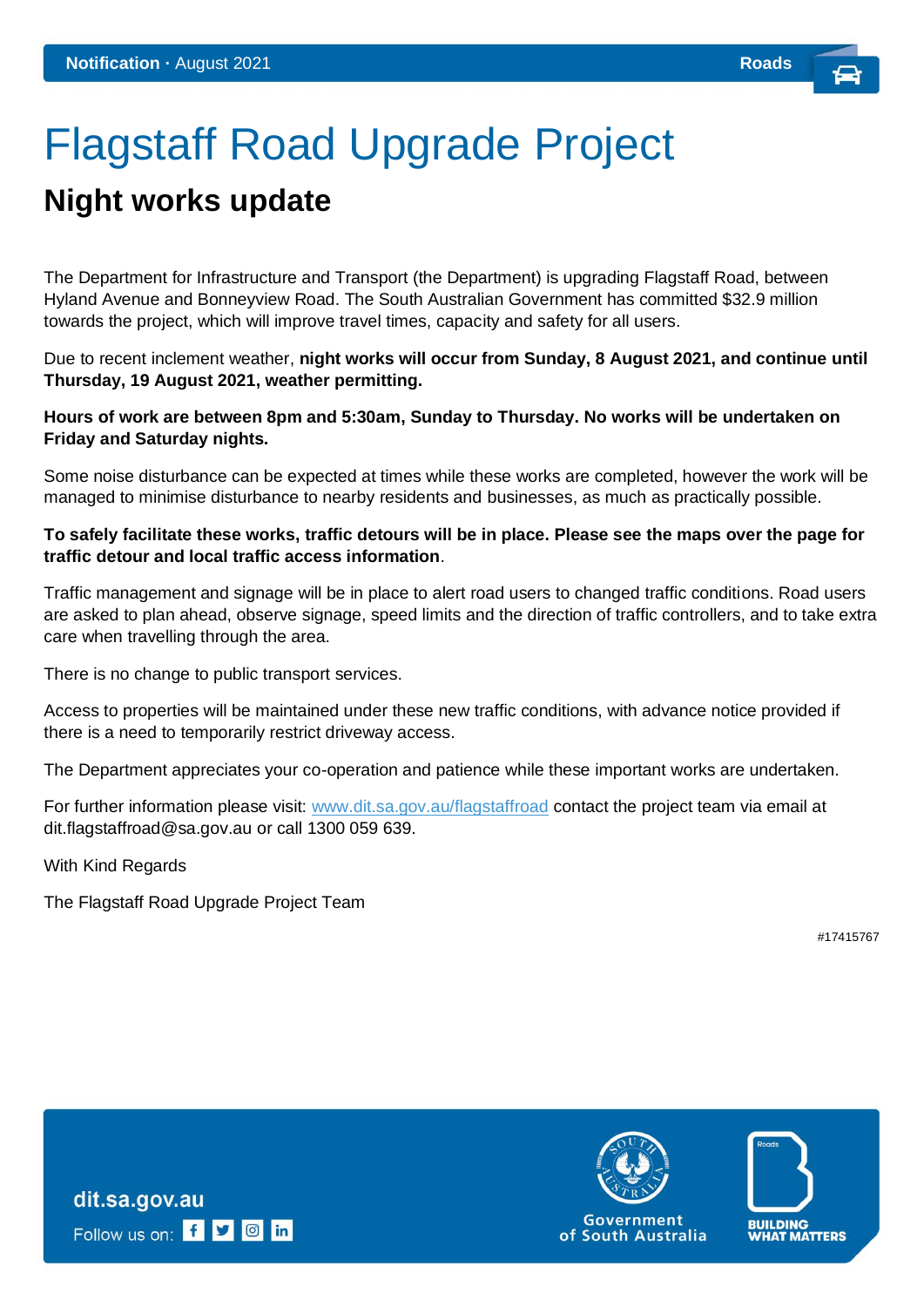### **Night works and temporary road closures – from Sunday, 8 August to Thursday, 19 August 2021, weather permitting**

- Works will include the installation of stormwater drainage along Flagstaff Road. Lighting towers, heavy vehicles, excavators and cranes will be used.
- Flagstaff Road will be temporarily closed to vehicles and cyclists, between Hyland Avenue and Bonneyview Road from 8pm while this night work is carried out. The road will re-open at 5:30am each morning. No works or road closures will be undertaken on Friday and Saturday nights.
- Local access and public transport will be maintained.



### **Vehicle detours during night works**